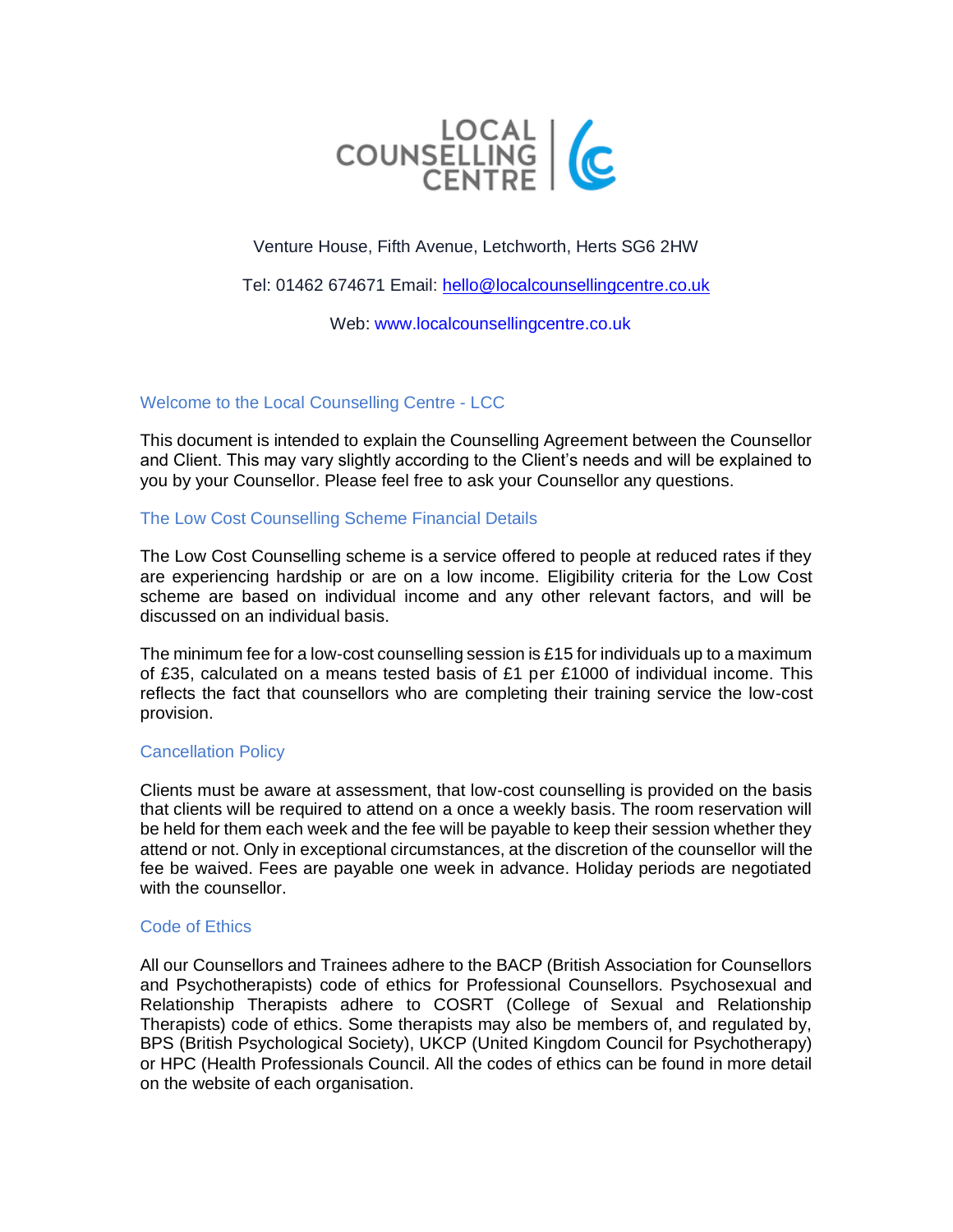[www.bacp.co.uk](http://www.bacp.co.uk/) [www.cosrt.org.uk](http://www.cosrt.org.uk/) [www.bps.org.uk](http://www.bps.org.uk/) [www.psychotherapy.org.uk](http://www.psychotherapy.org.uk/) [www.hpc-uk.org](http://www.hpc-uk.org/) **Insurance** 

All Counsellors carry professional liability insurance and have been DBS checked.

## **Confidentiality**

The client's personal details, content of sessions and case notes will be kept confidential. Exceptionally, where there is a risk of harm or when required by law, the Counsellor may need to make limited disclosure to a third party. Wherever possible, and if it is considered appropriate, the client will be informed of this. To ensure good practice, the Counsellor's work is regularly monitored in clinical supervision where the same rules of confidentiality apply. This is a professional requirement. You will never be identified by full name. Any information that a supervisor receives is also treated as confidential and subject to the same ethical criteria as counselling. From time to time the Counsellor is required to demonstrate professional competence by writing case studies and informed consent will be sought. This is a very important aspect of their training and development. Client identity and specific circumstances are sufficiently disguised to ensure anonymity. The Coronavirus contact tracing process has been established in the public interest to control the Covid 19 infection rate. If your therapist or anyone they come into contact with develops Covid 19 symptoms they may be required to share details of your name and contact details with the Contact Tracers. No details of the nature of your work together will be shared.

## Coronavirus/Covid-19 and In-Person Counselling

You must assess your own personal risk and comfort when deciding to attend in-person sessions. Although LCC is taking every possible precaution to mitigate the risk of Covid-19 contamination or infection, this risk cannot be eliminated. Therefore, LCC cannot be held responsible or liable should any client contract Covid-19 whilst in LCC's premises. Therefore if you decide to attend in-person counselling sessions at LCC, you are acknowledging that you are in agreement to proceed on this basis. In the event that your therapy cannot continue in-person, your therapist may offer online or telephone sessions.

### Online Counselling

Should you opt to undergo online counselling, please prepare for remote sessions in the same way as you do for face to face sessions. Please ensure that: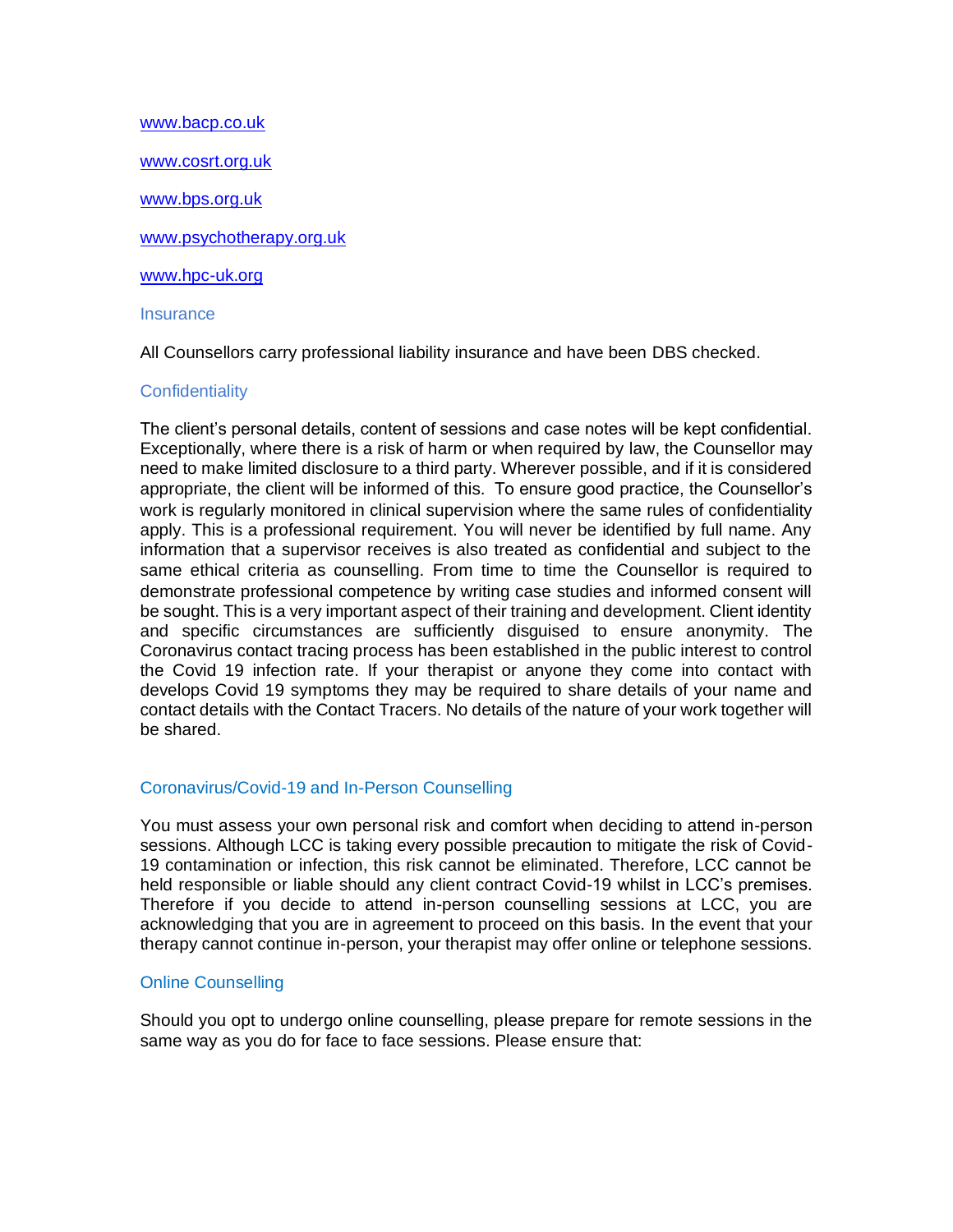- You are dressed as you would be for a face to face session
- You are in a private room where you won't be interrupted (your bedroom may not be suitable)
- You have adequate internet connection to support the remote session

Online sessions should, as far as possible, replicate in person sessions. This means that there should be no eating and drinking (other than water), no children or other people in the household present and no pets.

### **Taping**

Some of our trainees tape sessions. This is only ever done with your full permission and you will be asked to sign a consent form for this. The counsellor will give detailed information at this time. Clients are not permitted to tape sessions. Recording sessions without the knowledge of the person being recorded is illegal.

## **CORE**

This agency uses a standard evaluations system, which has been developed to help providers of counselling and other psychological therapies to deliver and develop the best possible services to clients seeking help for their difficulties and concerns. As part of the system, all clients are asked to complete a brief questionnaire before and after their contact with the service. These questionnaires assist us in understanding your problems, and ultimately, the degree to which we help you with those problems. Completion of CORE is essential to enter the service.

### Contact with Centre, mobile and email use

The Centre can be contacted on 01462 674671 and the Practice Manager, Kathy Freeman, will be able to answer enquiries during office hours. Messages can also be left on this number.

### Email contact is: [local@localcounsellingcentre.co.uk.](mailto:local@localcounsellingcentre.co.uk)

Your Counsellor will invite you to use their mobile phone or email as a way of contact for arranging and re-scheduling appointments etc. Please use this if needed rather than contacting the office. This should only be used for this purpose, and this privilege must not be abused. Contact is in office hours only. Please note that some of the counsellors' numbers may come up as "number withheld".

Please be specific which telephone number you wish your counsellor to use for contact, and indicate whether it is acceptable to leave a message.

## Face-to-Face contact outside sessions

Should you meet your Counsellor outside your session please be aware that your Counsellor will not greet you. This is to protect your privacy and maintain confidentiality. This is especially important if you are with other people. If you acknowledge your Counsellor openly, then they will respond in an appropriate professional manner. Should you find yourself in a situation where you and your Counsellor are part of the same group either social of professional, serious consideration will be given to the complications of this